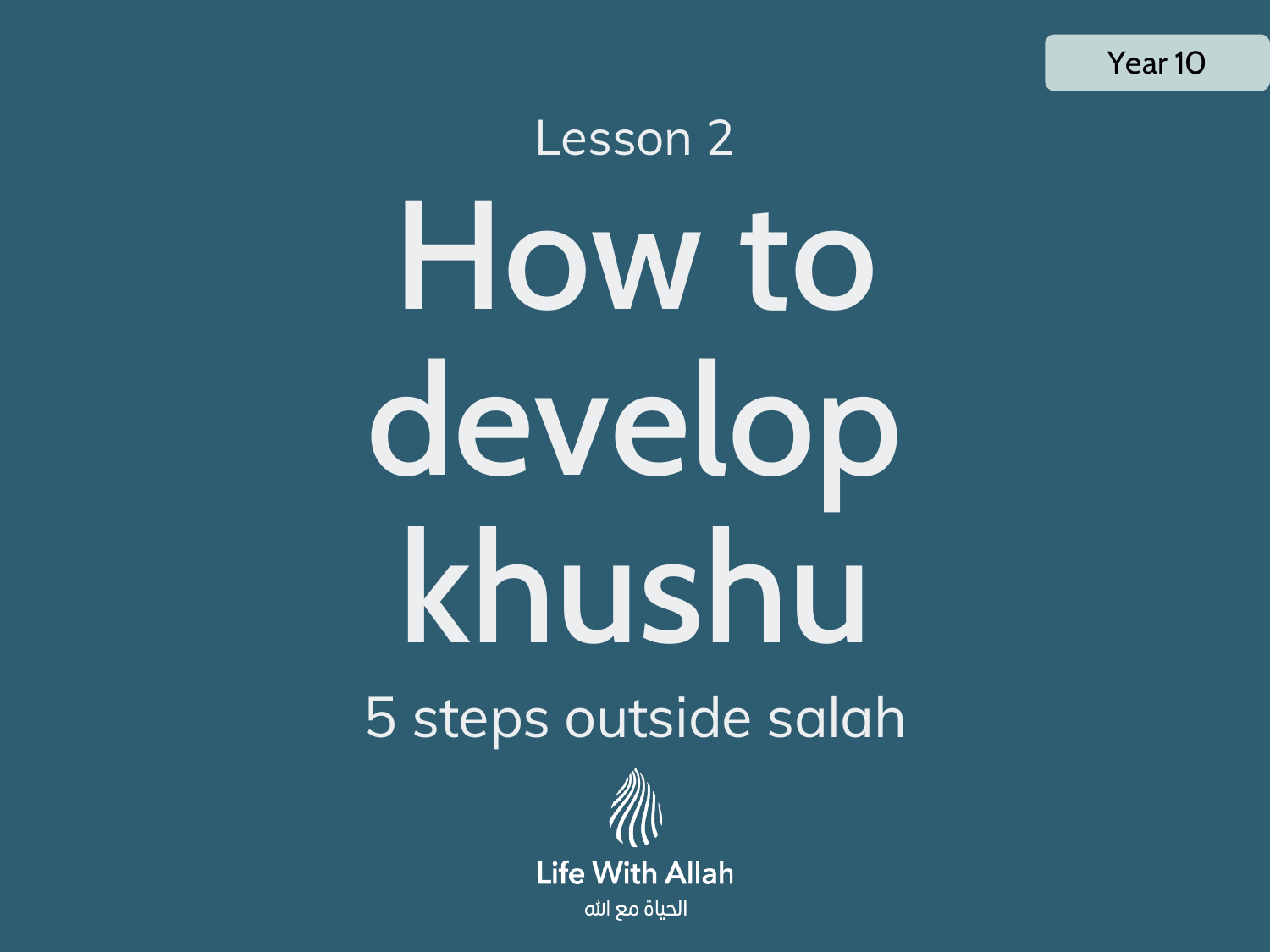### **Starter**

Sort the following Names according to the 2 categories

- 1) Names which inspire the greatness of Allah & prompt us to exalt Him
- 2) Names which inspire us to love and respect Allah

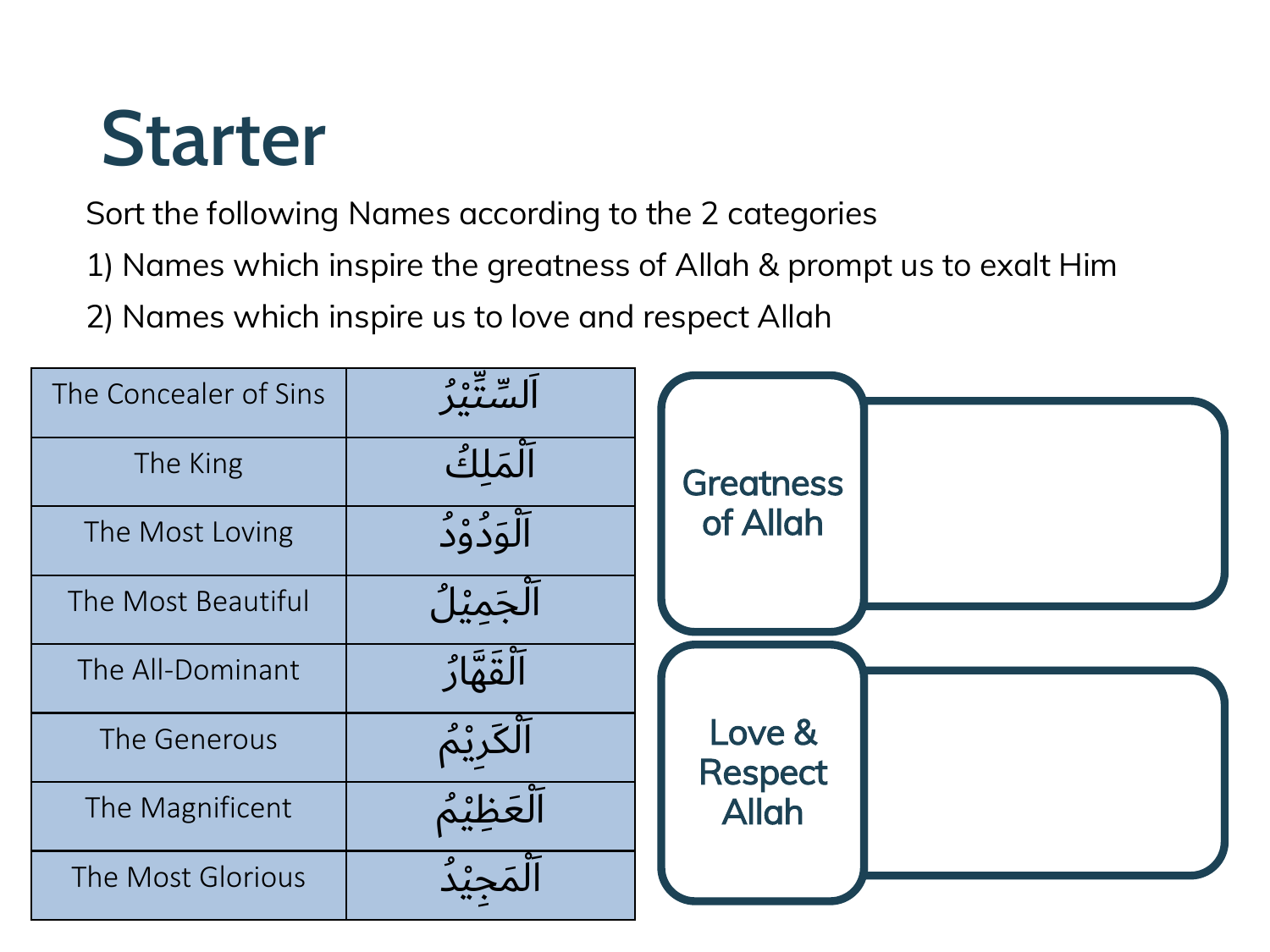### LOs

- To explain the steps outside of salah to develop khushu
- To evaluate the impact of sins on salah
- To identify how to eliminate distractions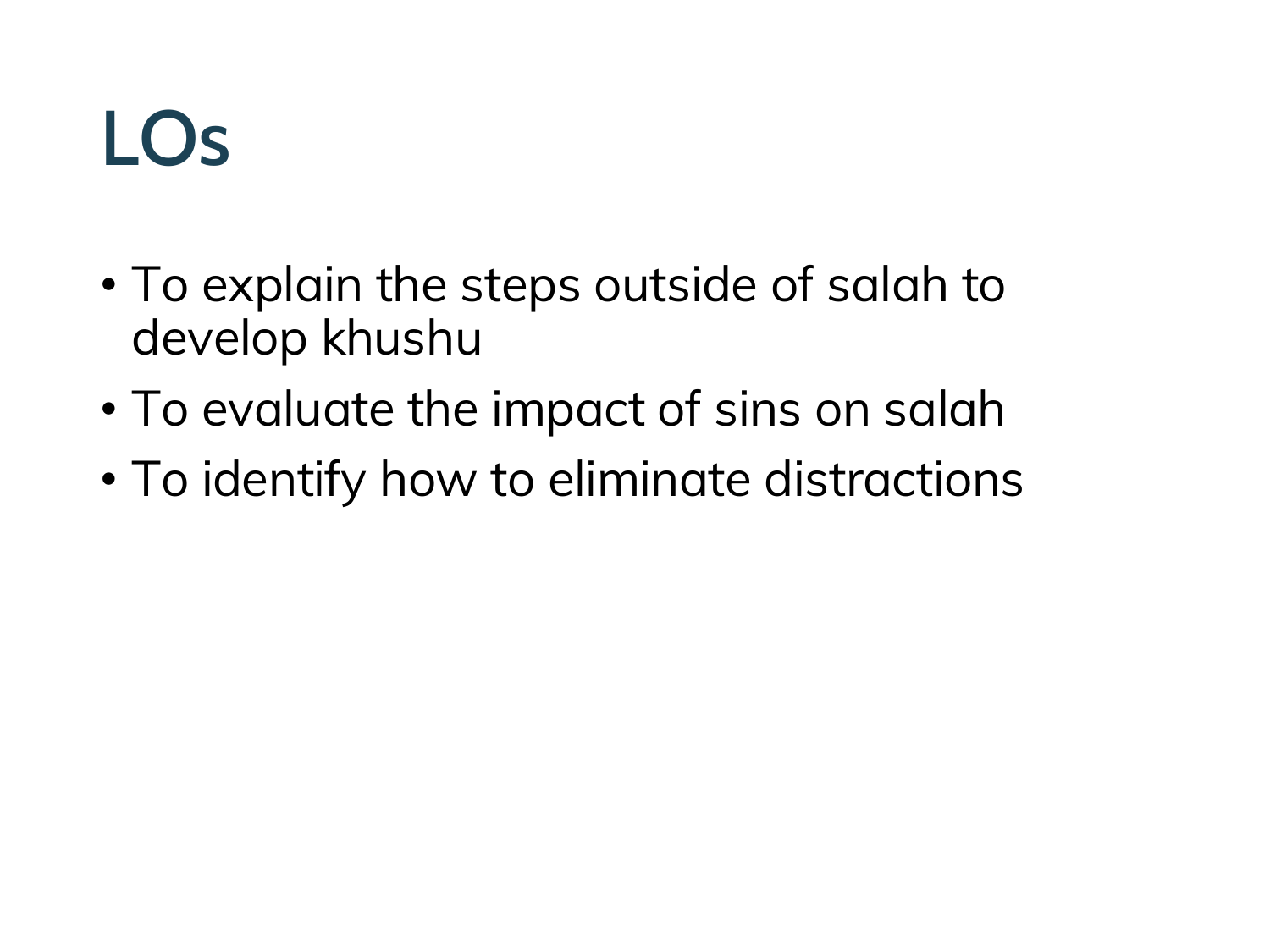

ʿUthmān (raḍiy Allāhu 'anhu) performed wuḍū' and then said, "I saw the Messenger of Allah <sup>26</sup> perform wuḍū' like this and he then said, 'Whoever performs wuḍū' like this wuḍū' of mine, then performs two rakʿah of prayer during which he does not let his thoughts wander, Allah will forgive all of his previous sins'" (Bukhārī).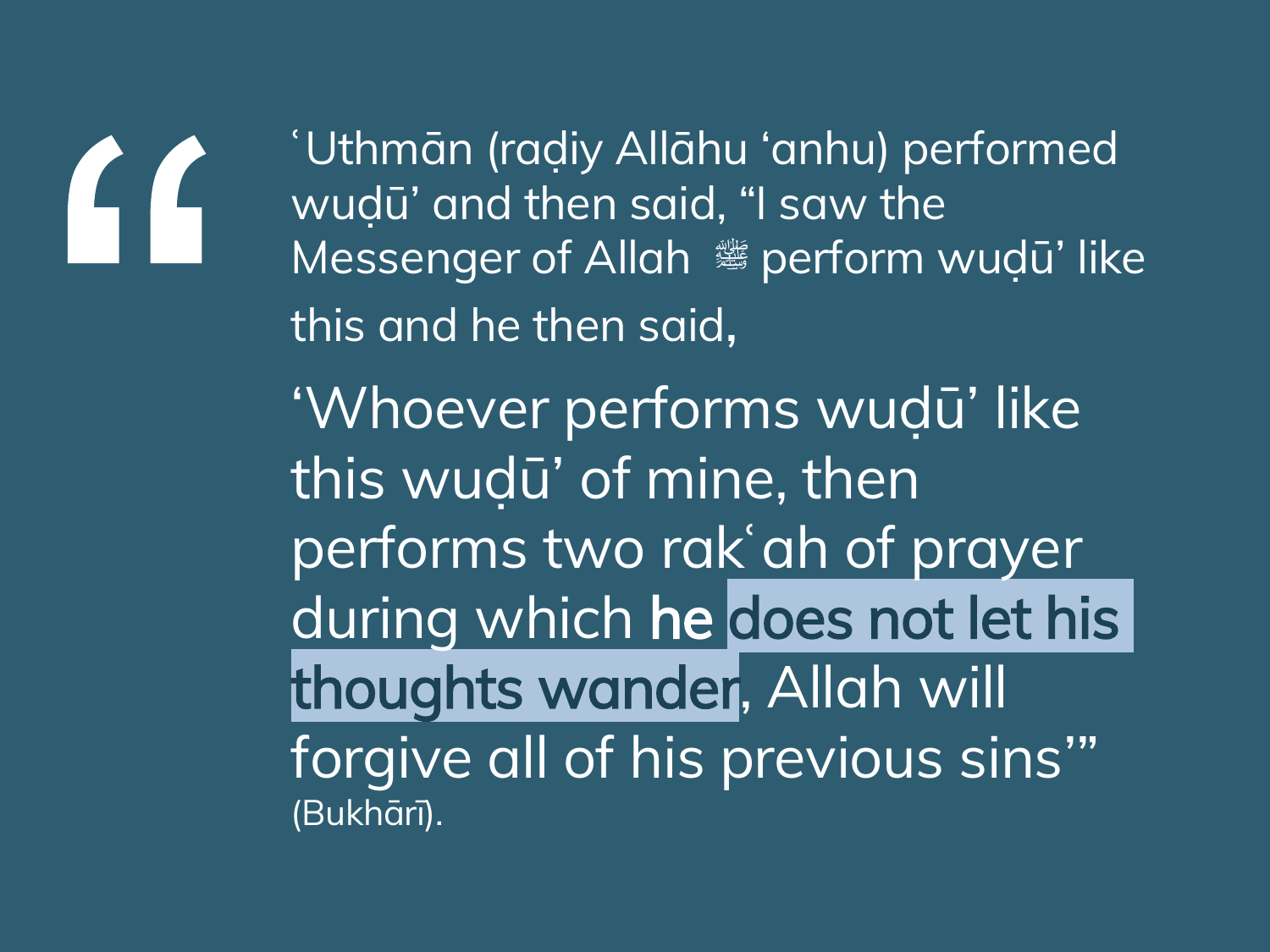### 1. Attain the maʿrifah of Allah

- What is maʿrifah?
- How can we attain maʿrifah?
- How will increasing maʿrifah lead to an increase in khushūʿ?

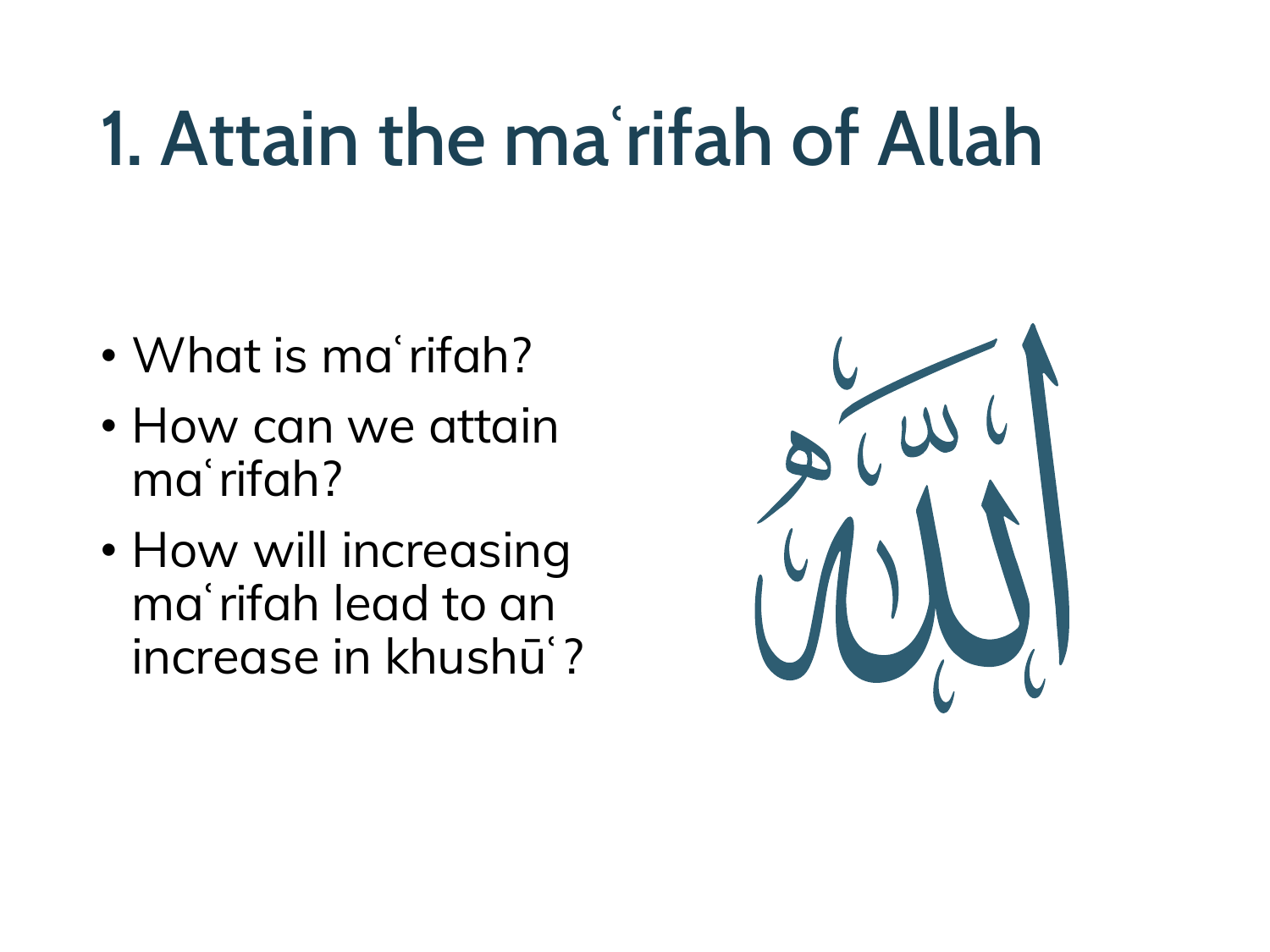### 2. Appreciate the magnitude of ṣalāh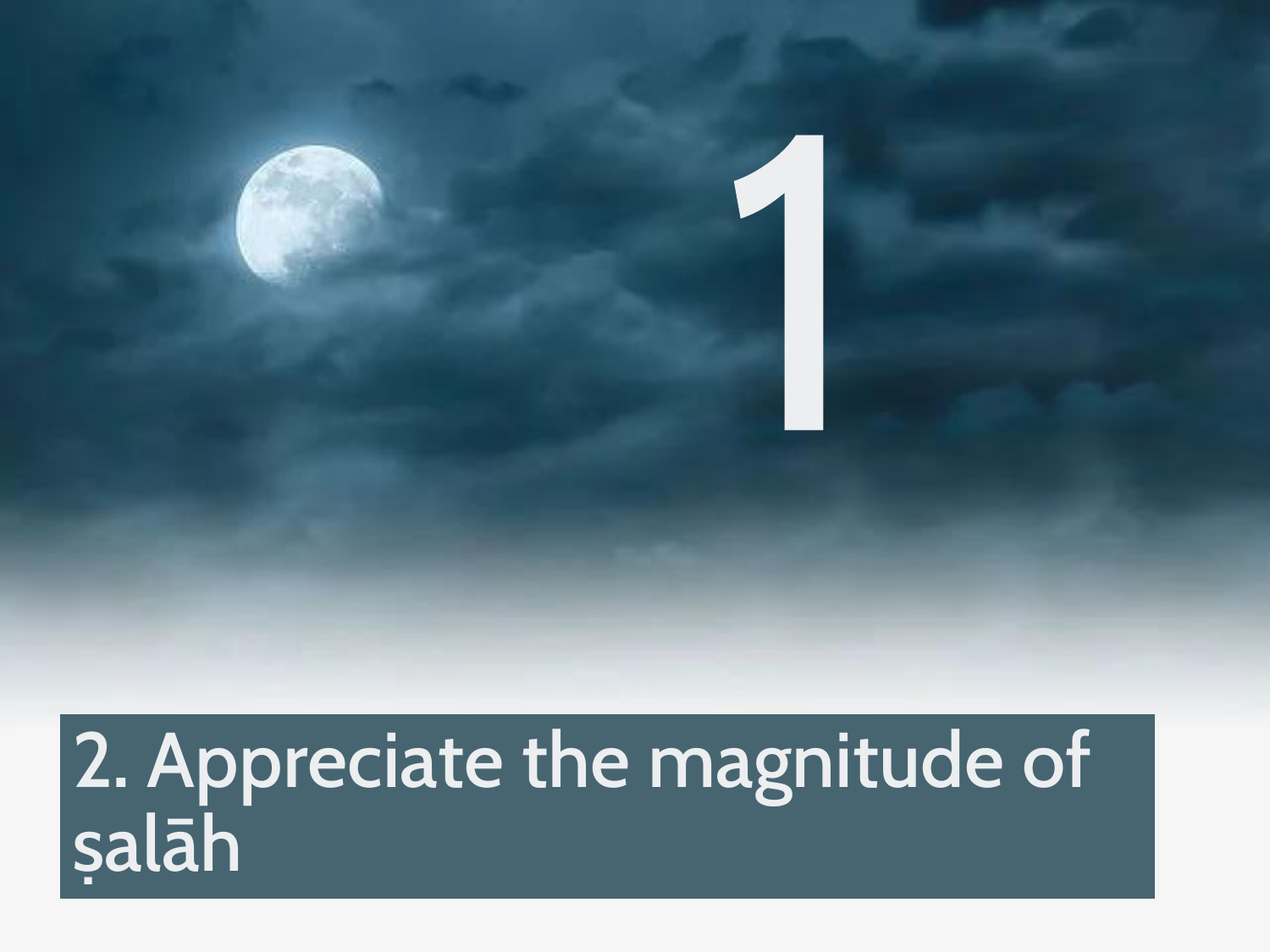### 3. Stop sinning and safeguard your eyes, tongue and heart

How can we protect our:

- o Eyes
- o Tongue
- o Stomachs
- o Hearts?



[A] Write 83:14  $\ddot{\phantom{0}}$ كَلَّا بَلْ رَانَ عَلَىٰ قُلُوبِهِم مَّا كَانُواْ يَكْسِبُونَ ﴿١٤﴾ كَلَّآ إِنَّهُمْ عَن رَّبِهِمْ يَوْ ُ ْ  $\ddot{\ }$ ֦֧<sup>֟</sup> ُ .<br>م ن<br>م **∶** ُ ُ<br>ُ  $\frac{1}{1}$  $\frac{1}{2}$  $\ddot{\phantom{0}}$  $\ddot{\phantom{0}}$  $\ddot{\phantom{0}}$ ة<br>ما ์<br>-<br>-֦֧֦֦֧֝<u>֦</u>  $\ddot{\ }$ ْ  $\ddot{\cdot}$ .<br>גי ان<br>ا  $\frac{1}{2}$ ْ ا<br>رو<br>مر ا<br>م |<br>יִ ا<br>ا با كَلَّآ إِنَّهُمْ عَن رَّبِّهِمْ يَوْمَئِذٍ لَّمَّحُوبُونَ  $\frac{1}{2}$ ।<br>-<br>• ُ .<br>\* '<br>י ا<br>أ ِمَئِذٍ لَّمَّحْجُوبُونَ ﴿١٥﴾  $\frac{1}{2}$ 

> ص ال اتا<br>ما  $\frac{1}{\sqrt{2}}$ لَاةُ نُوْرٌ ֦֧֦֦֧֝<u>֦</u> ُ ُ<br>ُ∗ ֝<br>֧֚֝<br>֧֧֚֝֝֬֝֓֝֬֝֓֝֓֝֬֝֓֝֓֬֝֓֝֬֝֓֬֝֟֓֝֟֓֝֬֝֓֝

### Story: Al-Rabīʿ b. Khuthaym ﷺ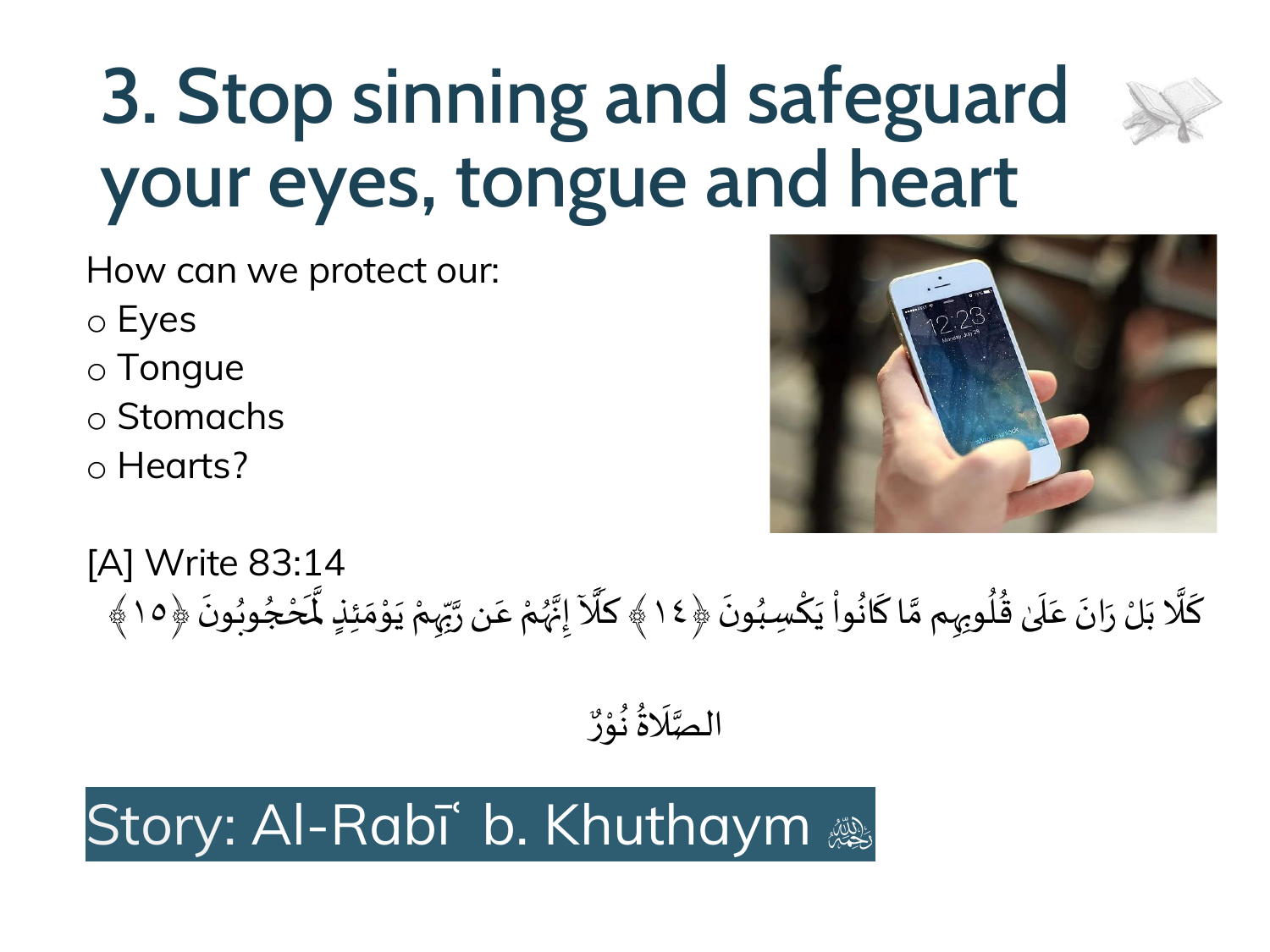### 4. Be punctual with your sunnah prayers

The first action which a servant of Allah will be held accountable for on the Day of Judgement will be his ṣalāh. If it is complete, he….

**"**

- Before: stretching before exercising
- After: compensates for deficiencies

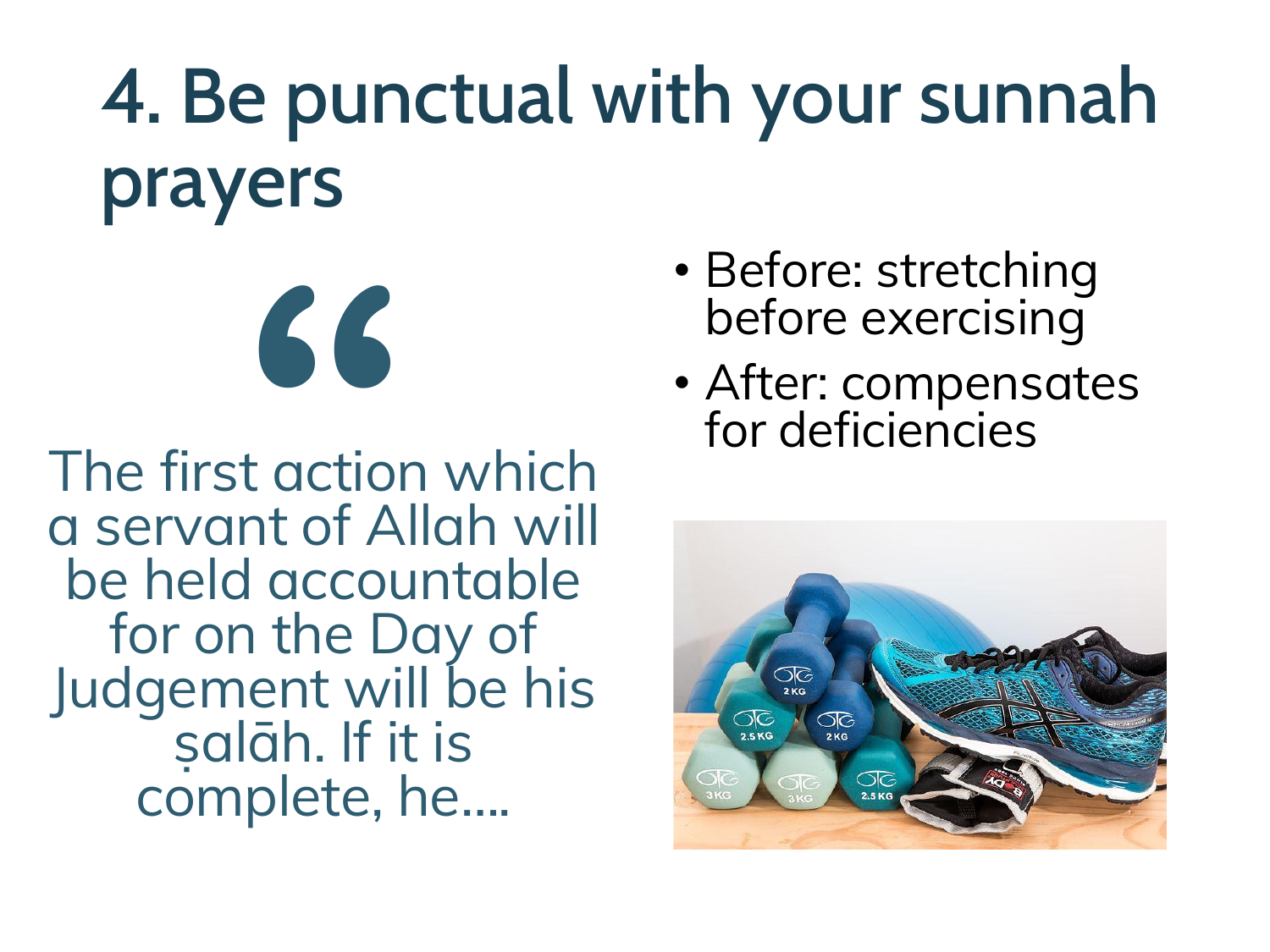### [A] Walk Around The Classroom

| <b>Sunnah prayers</b>                  | <b>Reward</b> |
|----------------------------------------|---------------|
| 2 before Fajr                          |               |
| 4 before and after<br>Zuhr             |               |
| 4 before 'Asr                          |               |
| All 12 rawātib or<br>sunnah mu'akkadah |               |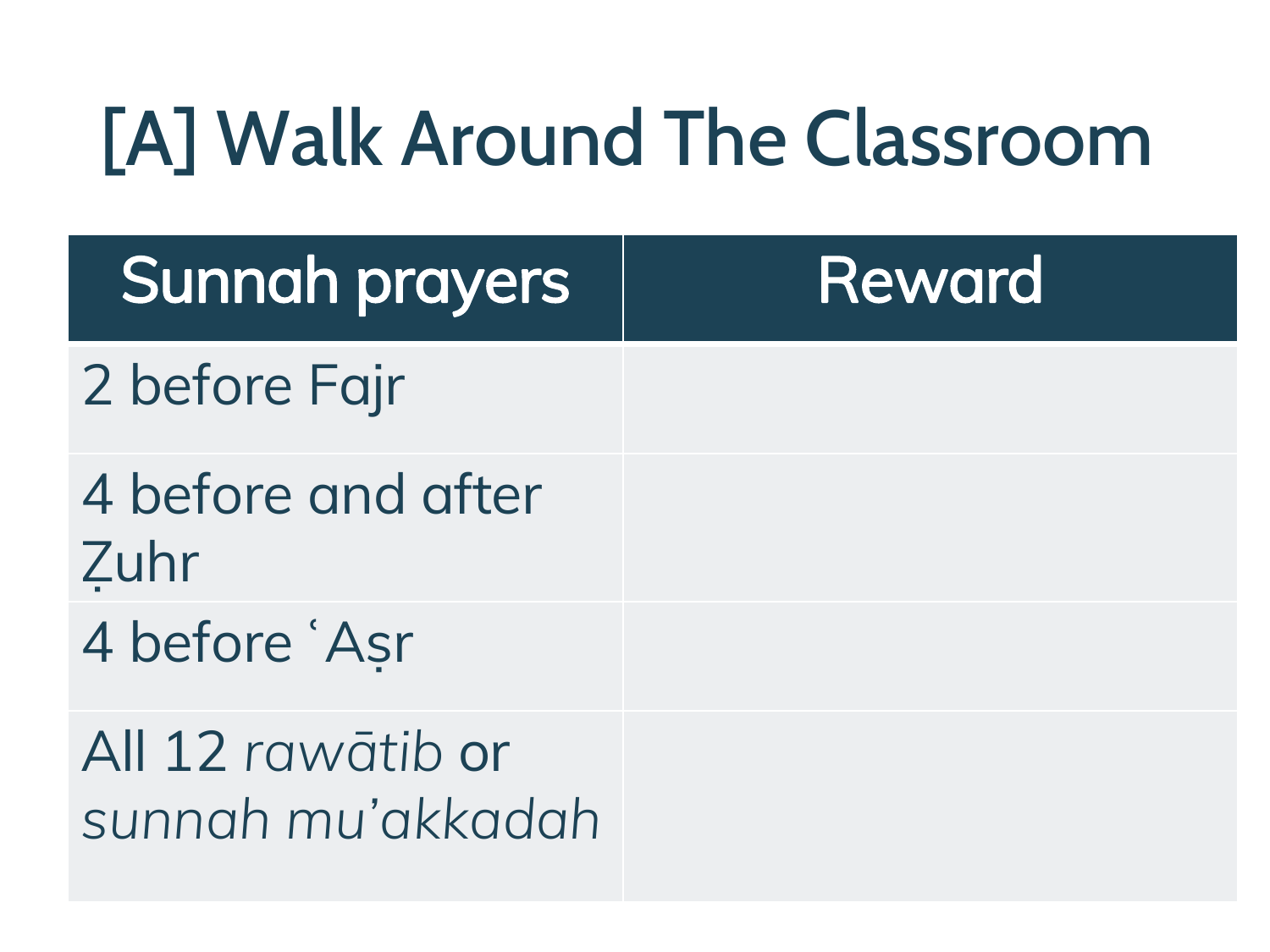## 5. Eliminate distractions

"Khushū' in salāh is only attained by the one who has emptied his heart totally for it, who occupies himself fully for it and does not pay attention to anything else besides it, and who prioritises it over everything else.

**"**

At that point it becomes a source of comfort and intense joy." (Ibn Kathīr)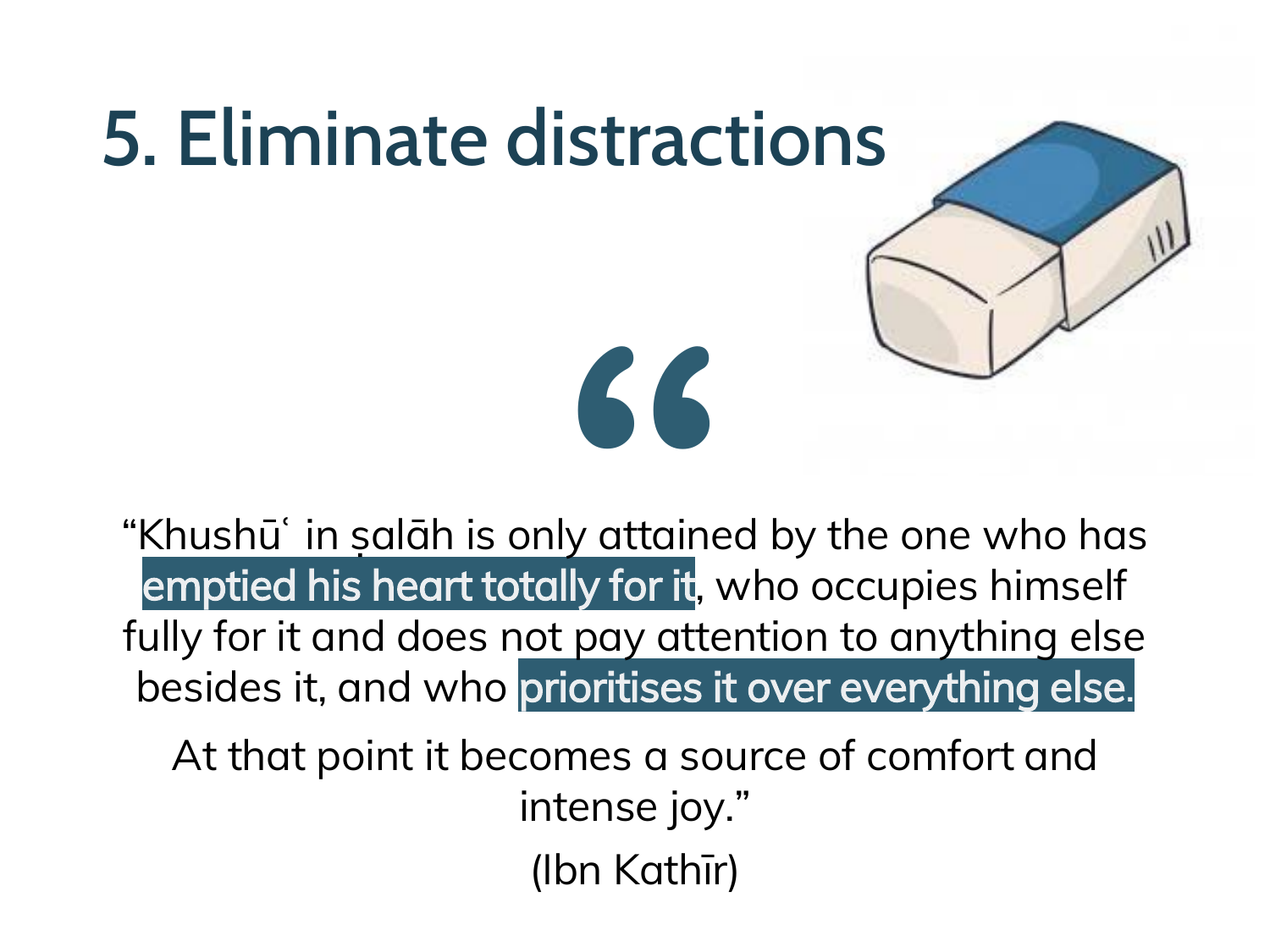### [A]

# Common Distractions How to Eliminate Them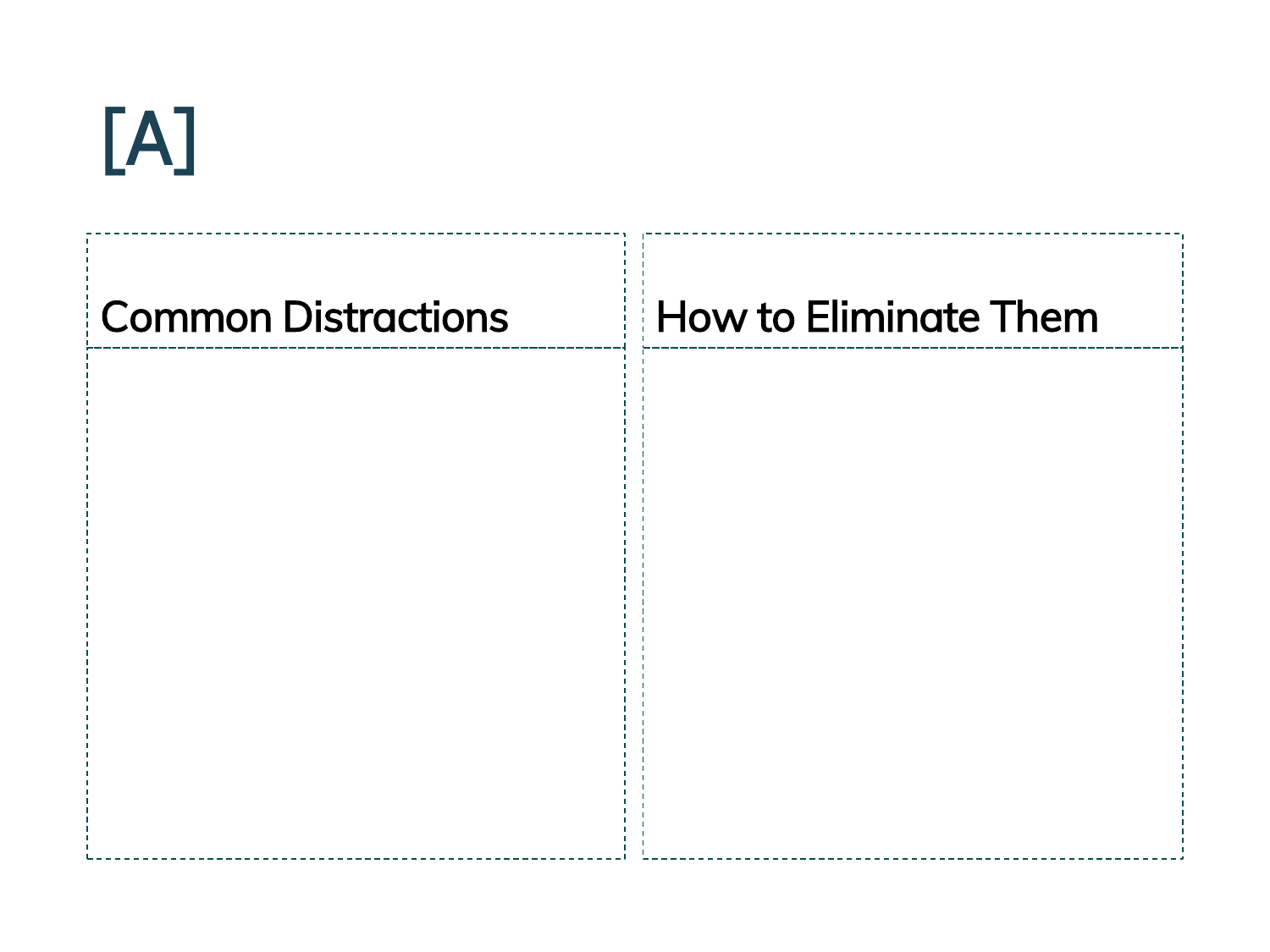### My Adhkar Bank

### Isti'adhah

### ْ ب أَعُوْذُ بِاللّٰهِ السَّمِيْعِ الْعَلِيْمِ مِنَ الشَّيْطَانِ الرَّجِيْمِ، مِنْ  $\ddot{\phantom{0}}$ ֦֧֦֧֦֧<u>֦</u> L<br>E ْ ان<br>ا ل<br>م  $\ddot{\phantom{1}}$  $\frac{1}{2}$ י<br>י  $\frac{1}{2}$  $\ddot{\phantom{0}}$  $\ddot{\phantom{0}}$  $\ddot{\phantom{0}}$ ْ المحمد ان<br>ا **ٔ** ْ هَمْزِهِ وَنَفْخِهِ وَنَفْثِهِ. .<br>د  $\ddot{\phantom{0}}$  $\ddot{\phantom{0}}$ .<br>د ا  $\frac{1}{2}$  $\frac{1}{\sqrt{2}}$ י<br>י  $\blacksquare$

I seek protection in Allah, the All-Hearing and All-Knowing from the rejected Shaytān; from him inciting madness, pride and reprehensible poetry (Ahmad).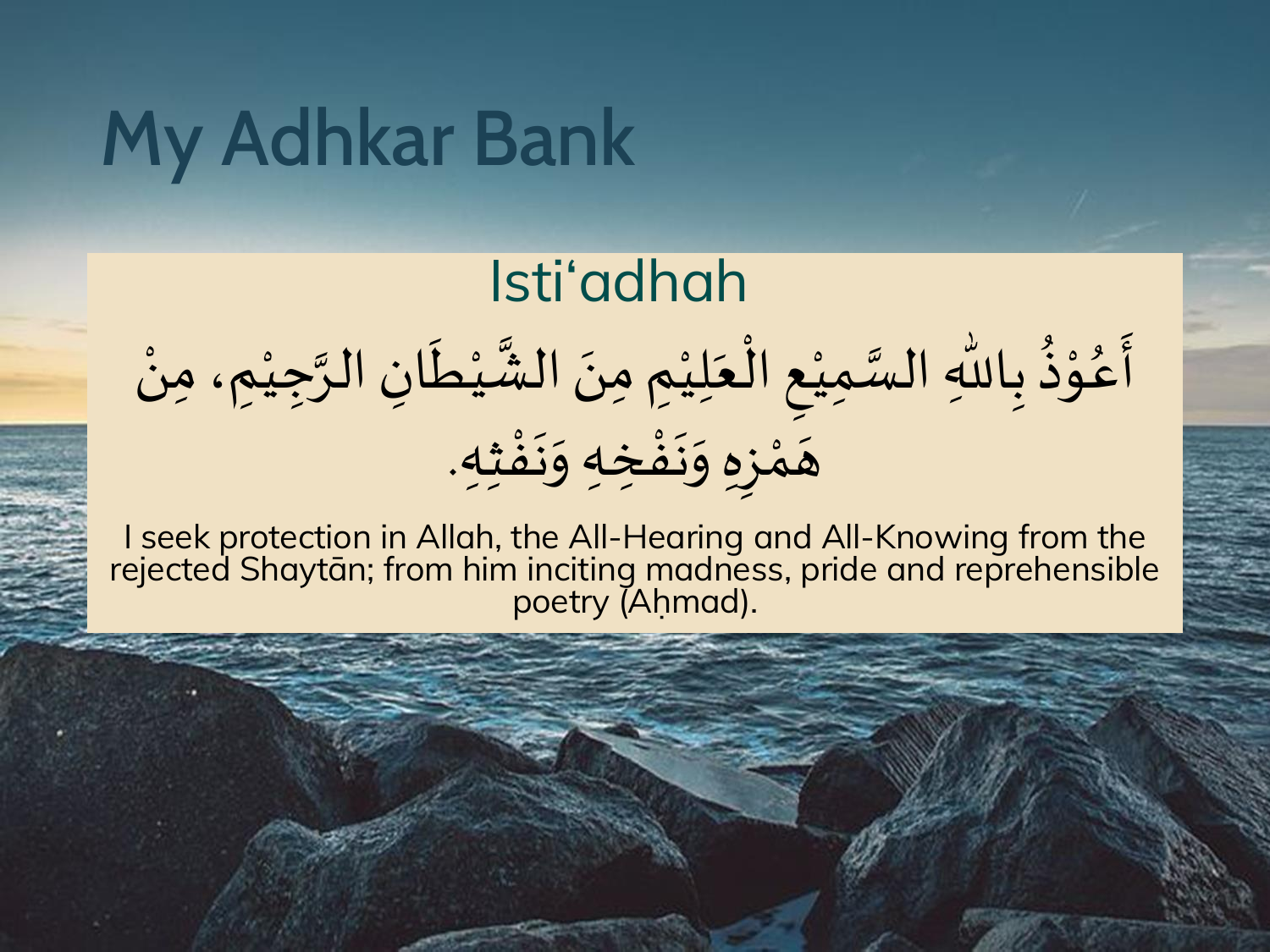### Plenary

- What are the 5 steps (outside of salah) to develop khushu'?
- What is your biggest distraction and how are you going to work on removing it?
- Which sunnah prayer are you currently not punctual with and are bi-idhnillah going to start praying regularly?
- What is the connection between salah and nur?
- How does ma'rifah lead to an increase in khushu?